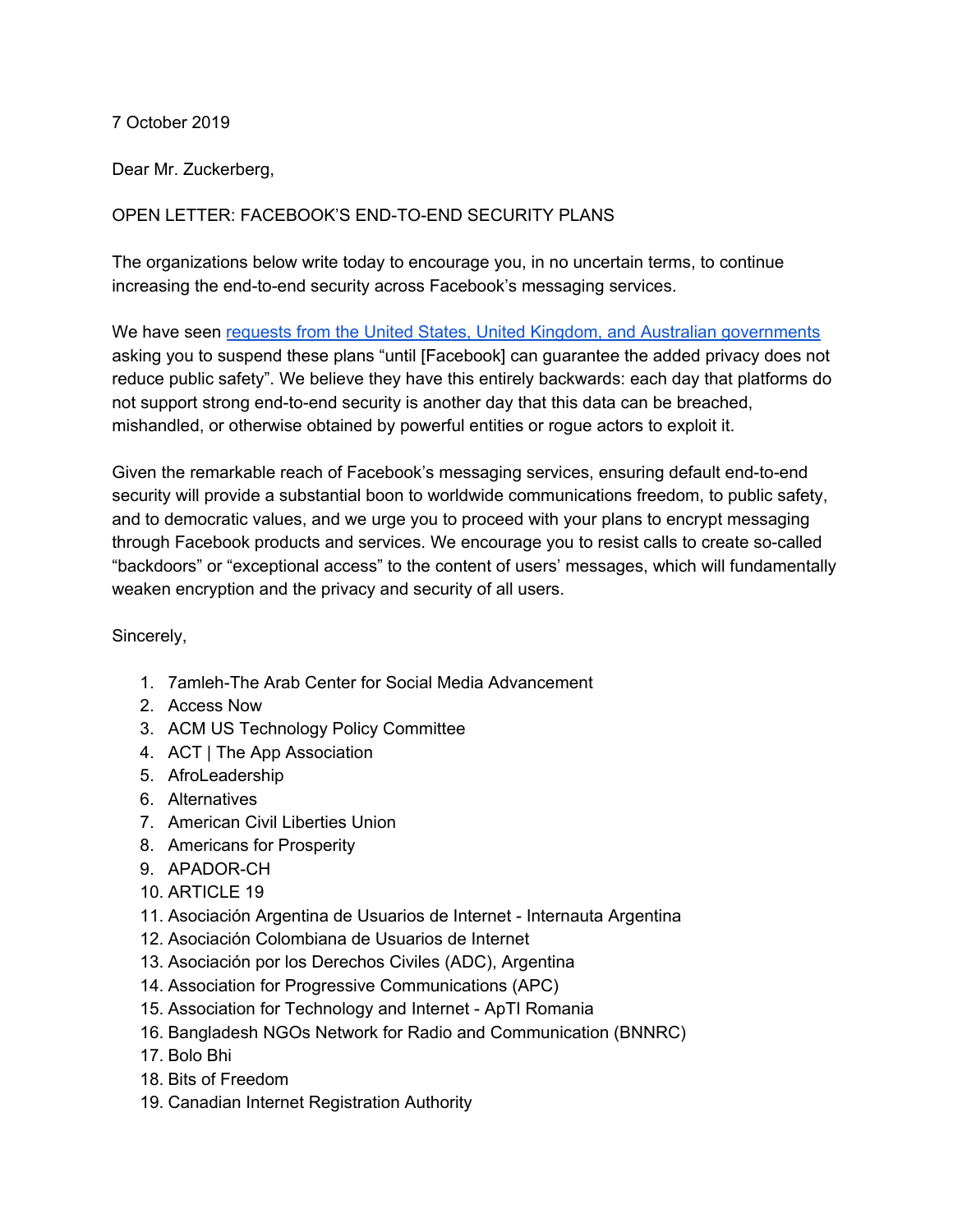- 20. Cedis/IDP Centre for Law and Internet Studies
- 21. Centro de Ensino e Pesquisa em Inovação (CEPI), FGV Direito SP, Brasil
- 22. Center for Computer Security and Society, University of Michigan
- 23. Center for Democracy & Technology
- 24. Center for Studies on Freedom of Expression (CELE), Universidad de Palermo
- 25. Centre for Information Technology and Development (CITAD)
- 26. CETyS at Universidad de San Andrés, Argentina
- 27. Coalizão Direitos na Rede
- 28. Code for Romania
- 29. Collaboration on International ICT Policy for East and Southern Africa (CIPESA)
- 30. Colnodo
- 31. Credo Global
- 32. Defending Rights & Dissent
- 33. Demand Progress Education Fund
- 34. Derechos Digitales, América Latina
- 35. Digital Empowerment Foundation
- 36. Digital Rights Watch
- 37. Državljan D
- 38. Electronic Frontier Finland
- 39. Electronic Frontier Foundation
- 40. Electronic Frontiers Australia
- 41. Electronic Privacy Information Center
- 42. EMPOWER Malaysia
- 43. Engine
- 44. epicenter.works for digital rights
- 45. Fanstaum Foundation
- 46. Fight for the Future
- 47. Foundation for Media Alternatives (Philippines)
- 48. Free Press
- 49. Freedom of the Press Foundation
- 50. Fundación Datos Protegidos (Chile)
- 51. Fundación Karisma, Colombia
- 52. Future of Privacy Forum
- 53. Gambia YMCA Computer Training Centre and Digital Studio
- 54. Global Forum for Media Development
- 55. Global Partners Digital
- 56. GreenNet
- 57. guifi.net
- 58. Hermes Center for Transparency and Digital Human Rights
- 59. Hiperderecho, Peru
- 60. Hub Women on Technology
- 61. Human Rights Watch
- 62. Index on Censorship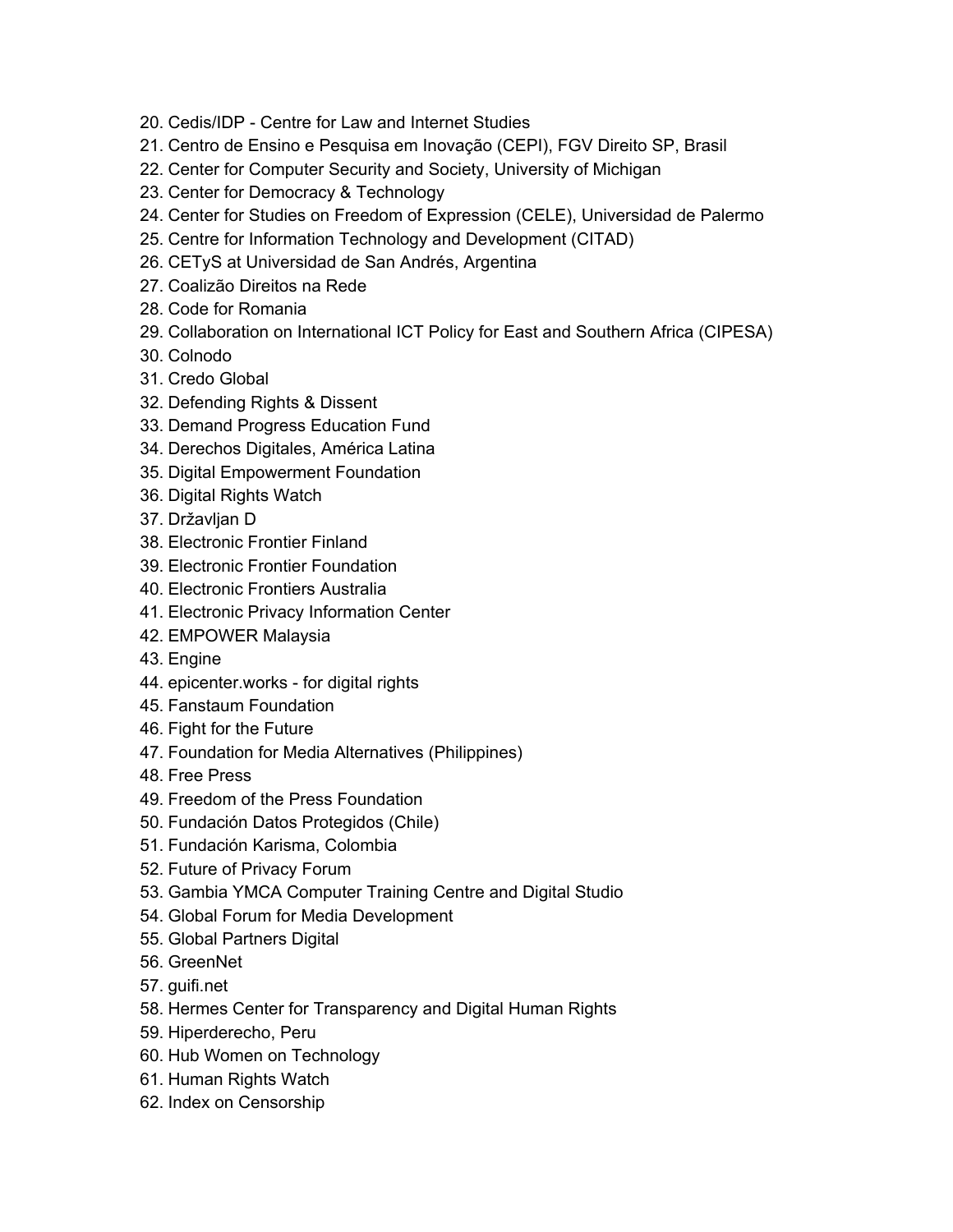- 63. Instituto Beta para internet e Democracia
- 64. Instituto de Referência em Internet e Sociedade (IRIS), Brazil
- 65. Instituto de Tecnologia e Sociedade do Rio de Janeiro (ITS)
- 66. International Media Support (IMS)
- 67. Internet Australia
- 68. Internet Freedom Foundation
- 69. Internet Society
- 70. Internet Society Bulgaria
- 71. Internet Society UK England Chapter
- 72. Internews
- 73. InternetNZ
- 74. ISUR, Universidad del Rosario, Colombia
- 75. IT-Political Association of Denmark
- 76. Korean Progressive Network Jinbonet
- 77. Iuridicum Remedium, z.s.
- 78. Latin-American Privacy Association
- 79. LGBT Technology Partnership
- 80. Media Matters for Democracy, Pakistan
- 81. National Coalition Against Censorship
- 82. New America's Open Technology Institute
- 83. Open Briefing
- 84. Open Rights Group
- 85. OpenMedia
- 86. Open Net Africa
- 87. Open MIC (Open Media & Information Companies Initiative)
- 88. Paradigm Initiative
- 89. Pasifika Nexus
- 90. PEN America
- 91. Prostasia Foundation
- 92. Privacy International
- 93. R3D: Red en Defensa de los Derechos Digitales
- 94. Ranking Digital Rights
- 95. Reporters Without Borders (RSF)
- 96. Restore The Fourth, Inc.
- 97. Samuelson-Glushko Canadian Internet Policy & Public Interest Clinic (CIPPIC)
- 98. SHARE Foundation
- 99. Simply Secure
- 100. South Pacific Computer Society
- 101. SMEX
- 102. S.T.O.P. The Surveillance Technology Oversight Project
- 103. TechFreedom
- 104. The Fourth Estate
- 105. Tor Project